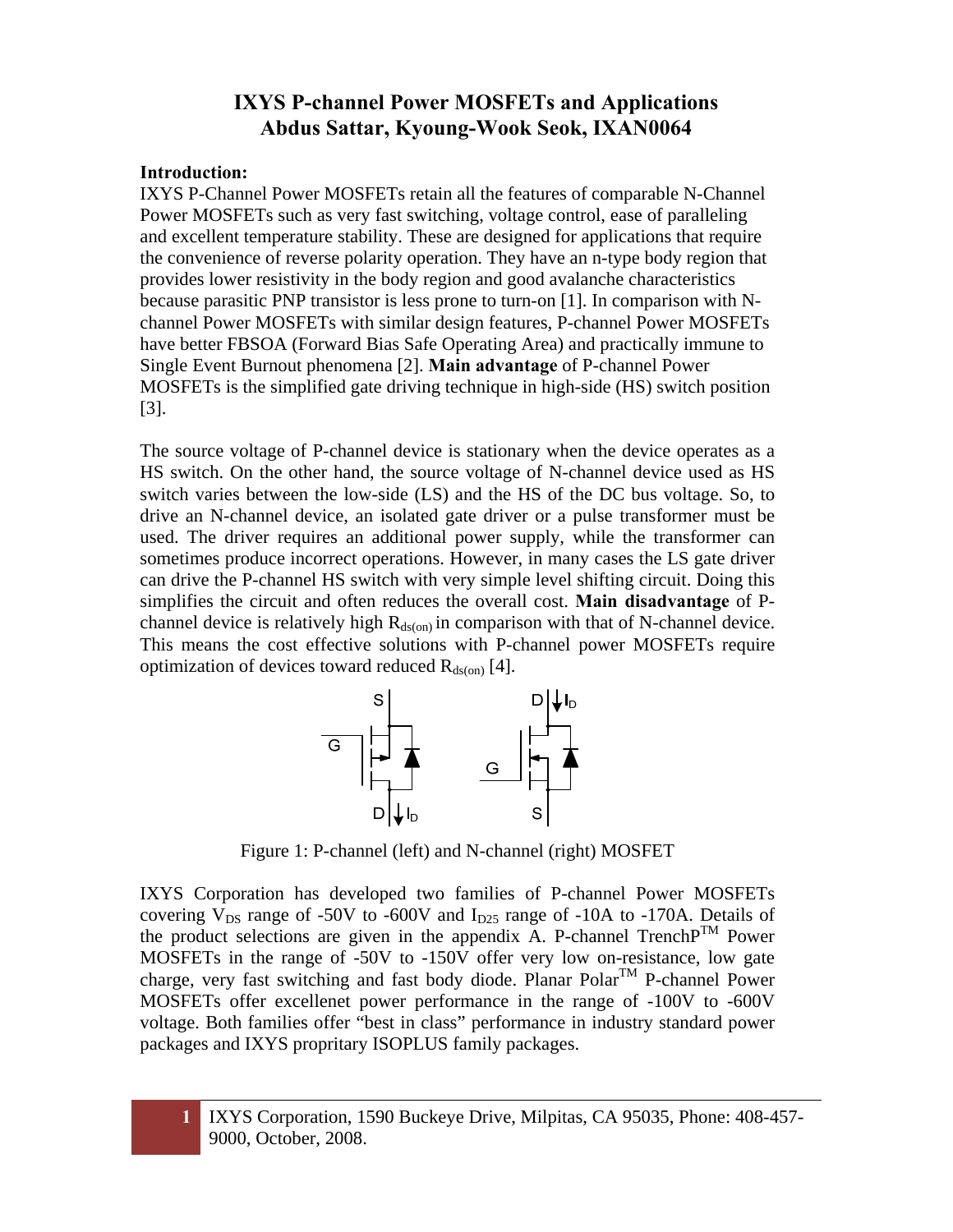#### **Gate driving for High-Side (HS) Switch:**

In this section, various gate driving techniques for half bridge circuit are presented. Driving P-channel MOSFET is much simpler and more cost effective than driving N-channel MOSFET as a HS switch [5].



Figure 2: P-channel gate driving example for PWM application

Figure 2 shows one example of gate driving circuit for HS P-channel power MOSFET. This is much simpler and more cost effective than the driving circuits in Figure 5 and 7 for N-channel MOSFET. In the circuit, Dz, Rz, and Ch were added to the typical gate driving circuit for an N-channel power MOSFET. The capacitor "Ch", which holds DC voltage between the higher and lower gate drive circuits, must be much larger than the input capacitance of the P-channel MOSFET. Dz keeps the gate to source voltage in the range of –Zener voltage to 0.

The product of Ch and Rz determines the speed of the DC voltage adjustment across Ch. If it's too small, there will be a large current, which can damage the gate drive IC or Dz. If it's too big, the P-channel MOSFET will switch on too slowly. This is due to the slower rise time of the gate pulse amplitude and can damage the MOSFET. Rh2 and Rl2 are resistors for controlling MOSFET turn off speed. (Rh1  $+$ Rh2) and  $(R11 + R12)$  are resistors for controlling MOSFET turn on speed. In most cases, slower turn on speed than turn-off speed is desirable [4].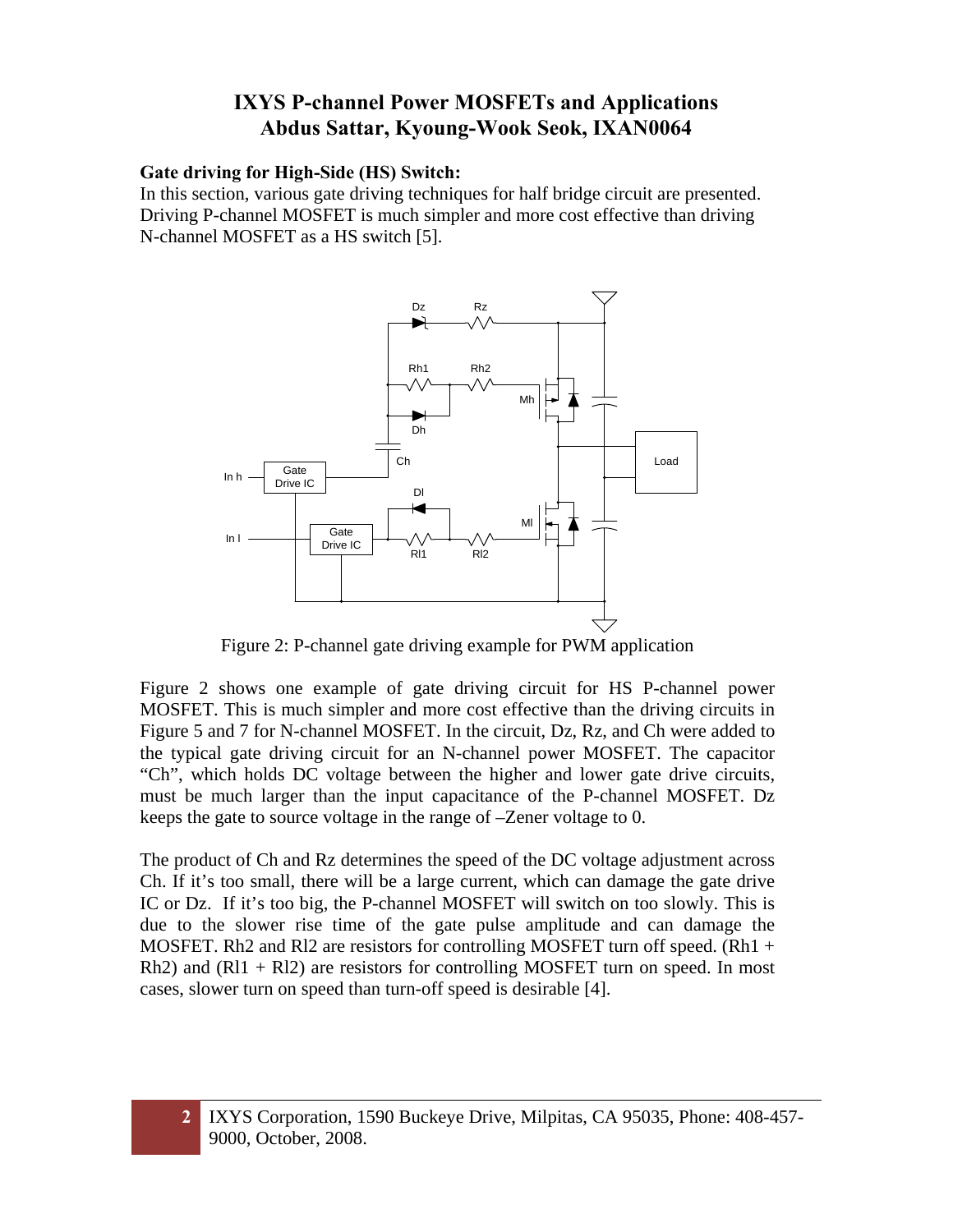

Figure 3: Single gate drive IC drives both P-channel and N-channel **MOSFETs** 



Figure 4: Dead times in single gate drive IC case

In many cases, both P-channel and N-channel MOSFETs can be driven by a single gate drive IC as shown in Fig. 3. This is the most cost effective and simplest gate driving method of half-bridge. To avoid cross conduction, dead time is to be provided by the difference of turning on and turning off speed. If dead time is too short, there is a chance of too much heat generation and risk of MOSFET failure. If dead time is too long, the output voltage of the bridge circuit may be reduced. With this circuit, at the beginning of turn on period of each MOSFET, the gate source voltage is not enough to fully turn on the MOSFET and it will make some additional power loss. So, this circuit may not be suitable for hard switching applications. But, for some ZVS (Zero Voltage Switching) applications, in which MOSFETs are turned on while opposite MOSFET operates in diode mode, this circuit can be cost effective [4].

**3** IXYS Corporation, 1590 Buckeye Drive, Milpitas, CA 95035, Phone: 408-457- 9000, October, 2008.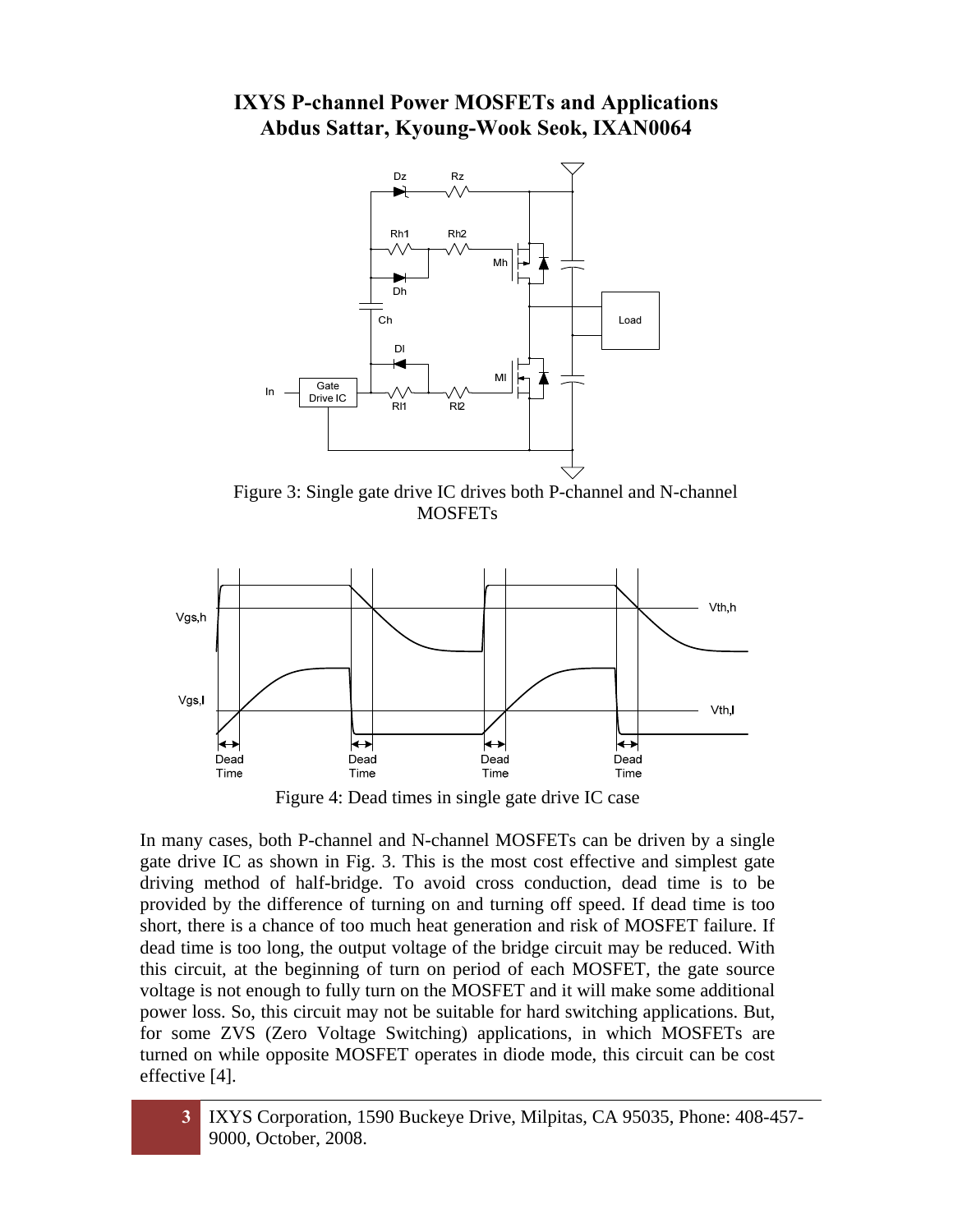

Figure 5: N-channel MOSFET driving with pulse transformer

Figure 5 shows an example of N-channel MOSFET driving circuit using a pulse transformer. The gate pulse height of this circuit is not sensitive to the duty ratio variation, unlike trivial pulse transformer driving circuit. Theoretically, there is no limitation in duty ratio. But, in the actual circuit, several parasitic components limit the usable duty range. At gate turn-off, the transistor Qh discharges the gate charge. Rb is the base resistor for Qh. The small capacitor Cb is used to accelerate the speed of Qh.  $(Rh1 + Rh2)$  is the turn on gate resistance and  $(Rh2)$  is turn off gate resistance. Dz keeps the gate to source voltage staying in the range of 0 to the Zener voltage.

Figure 6 shows an isolated gate driver circuit driving both N-channel and P-channel MOSFET with a single pulse transformer. The N-channel MOSFET is used as a high side switch, while the P-channel MOSFET is the low side switch. They are connected in a source to source configuration. This circuit provides dead time by the time constant difference of charging and discharging the gate input capacitance.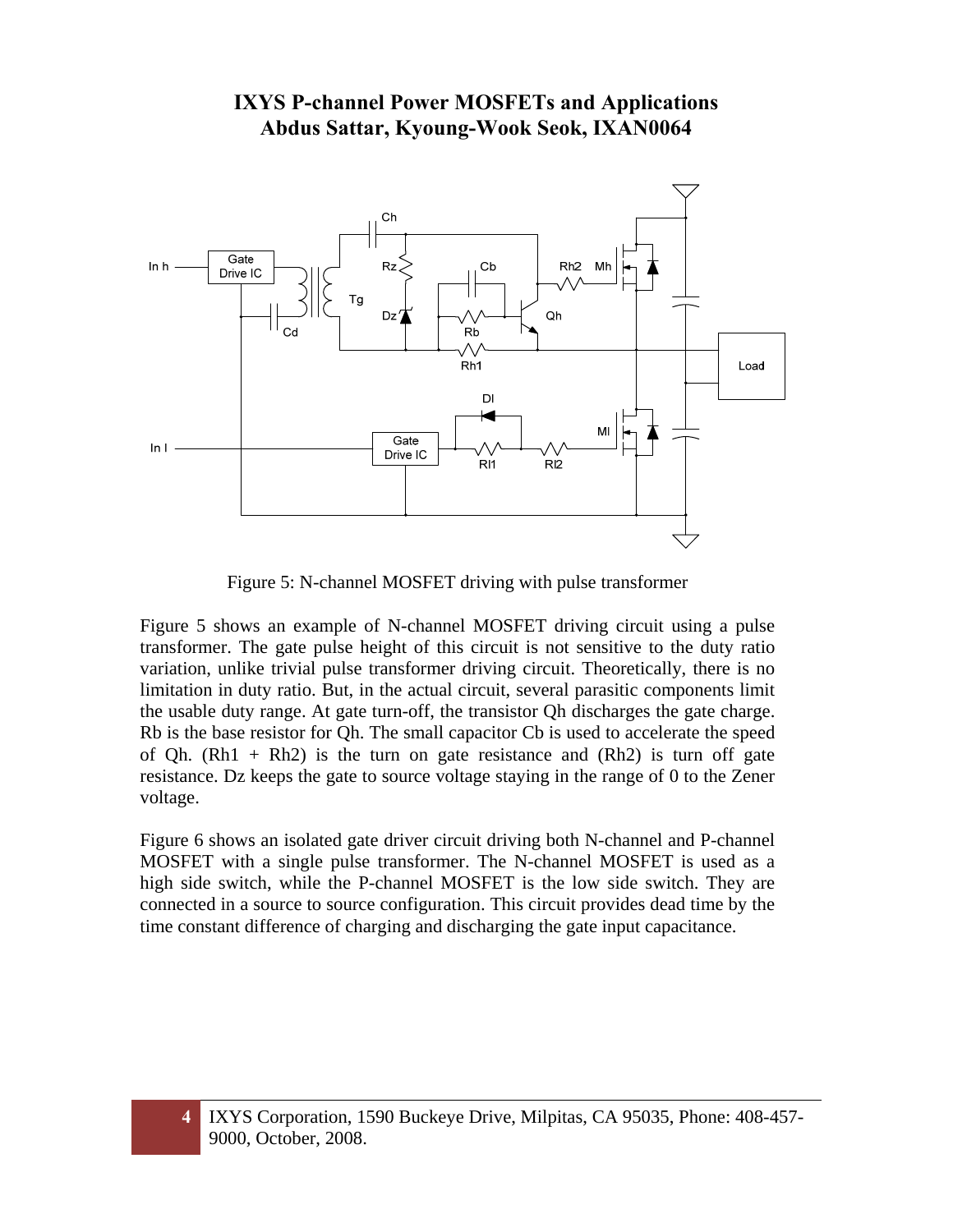

Figure 6: Single pulse transformer diving both N-channel and P-channel MOSFET



Figure 7: N-Channel MOSFET Driving with driver IC

As pulse transformers are bulky and not so reliable; many application circuits use expensive photo or current source coupled gate drive ICs. The simplest method for supplying power to the IC is using the bootstrap technique, shown in Figure 7. While Ml is turned on and the source voltage of Mh is near zero, the dc link capacitor Cb is charged by Db and Rb. In case of the ground voltage of the upper gate drive IC goes below its reference ground, the IC can cause failure. To reduce this possibility, the gate resistors are located at the source side of Mh.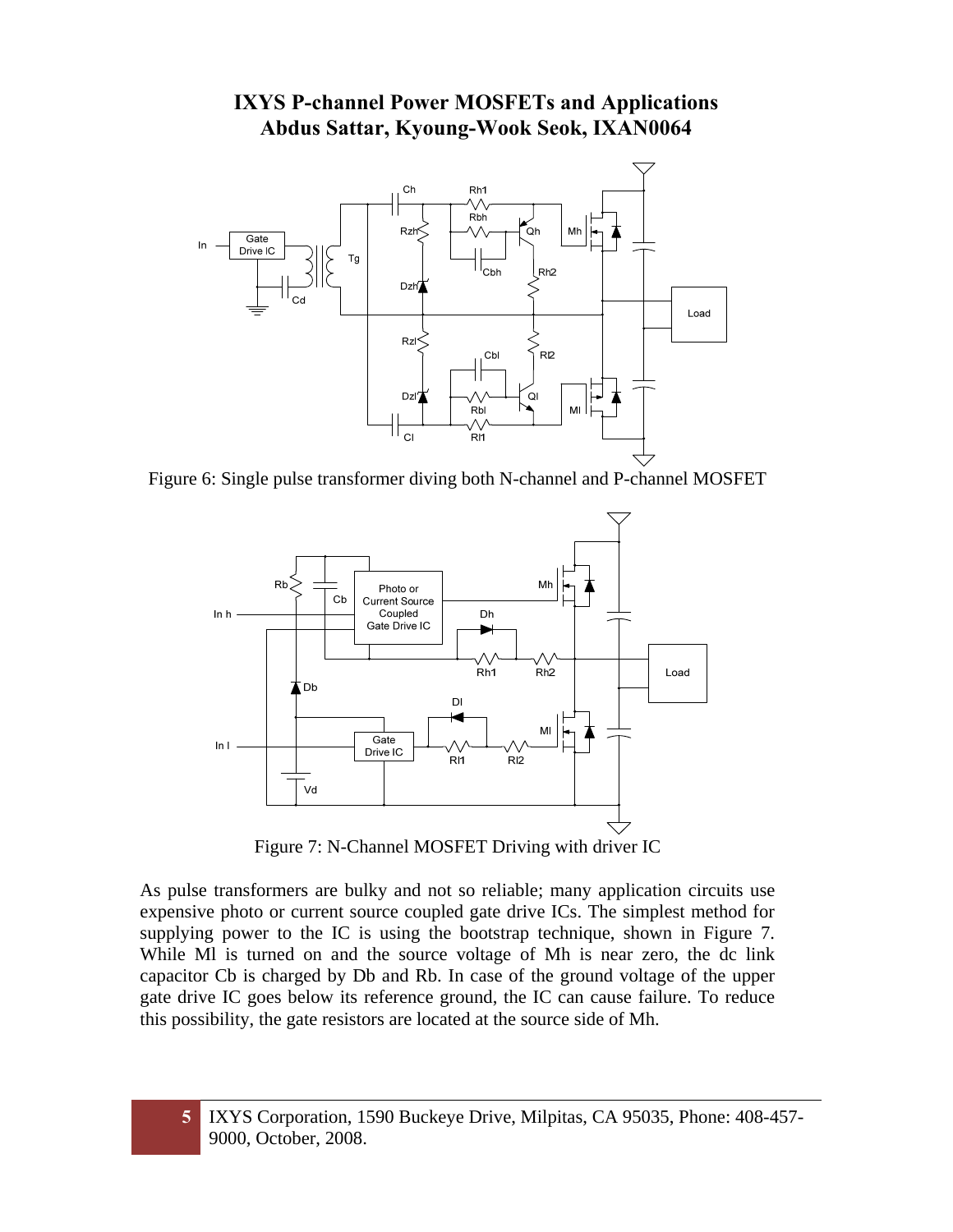

Figure 8: Low frequency N-channel MOSFET Driving with charge pump

Commonly used in automotive applications, almost all loads are connected between switches and body ground. All switches in automotive applications are located at the positive side. To drive the positive side n-channel Power MOSFET at a very low frequency, pulse transformer or bootstrap techniques can not be used. Figure 8 shows the circuit for providing a gate voltage higher than the DC-link voltage. When the square wave generator output is at ground, the diode Dc charges the charge pump capacitor Cp. When the square wave generator output is at the positive DClink voltage, diode Dd discharges Cp. The charge is transferred to Cd, which is the power source of the high side gate drive circuit.



Figure 9: Low frequency P-channel MOSFET driving circuit

As shown in Figure 9, P-channel MOSFET greatly simplifies the overall circuit of Figure 8. Generally, the simpler circuit is more reliable. Although the P-channel MOSFET has higher A\*Rds(on) than that of the N-channel MOSFET, in many cases, this simple circuit makes the larger expensive P-channel MOSFET the most cost effective solution [4].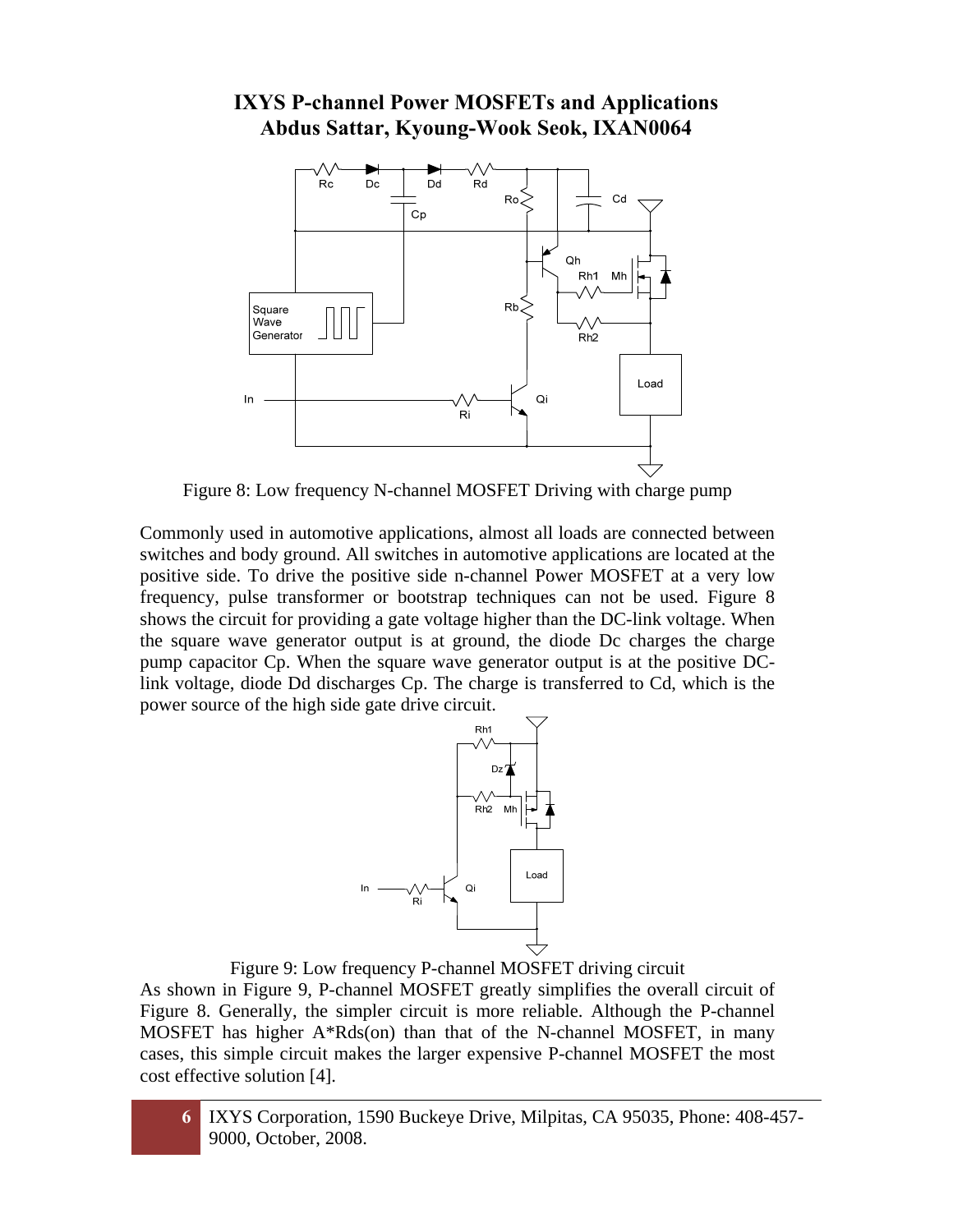#### **Matching P-channel MOSFET to N-channel MOSFET:**

It is impossible to produce the P-channel Power MOSFET which has the same electrical characteristics as an N-channel Power MOSFET. As the mobility of carriers in N-channel Power MOSFET is about 2.5 - 3 times higher, for the same Rds(on) value, the P-channel Power MOSFET size must be about 2.5-3 times of Nchannel Power MOSFET. Because of larger area, P-channel device will have lower thermal resistance and higher current rating. Its dynamic performance (capacitance, gate charge, etc.) would be affected proportionally by the chip area.

In low frequency switching application in which conduction loss is dominant the Pchannel MOSFET should have similar current rating to that of N-channel MOSFET. If two MOSFETs have the same current rating, their junction temperatures can be thought to be similar at the same case temperature and the same current. In this case, the P-channel MOSFET chip area is  $1.5 \sim 1.8$  times of N-channel MOSFET chip area.

In high frequency switching application in which switching loss is dominant the Pchannel MOSFET should have similar total gate charge to that of N-channel MOSFET. If two MOSFET have the same gate charge and driven in similar way, their switching losses are similar. In this case, the P-channel MOSFET has similar chip area and the current rating is lower than that of N-channel MOSFET.

For operation in linear mode, one needs to match P-ch and N-ch devices with similar FBSOA characteristics in the real operating area. This frequently means the same rated Pd, but attention needs to be paid to ability of the device to operate in this mode [8].

In real applications, the suitable P-channel must be carefully selected in between the same current rating and the same gate charge. The applications requiring the same Rds(on) are very rare.

### **Application Examples:**

Maybe, audio amplifier is the most important application of P-channel MOSFET. In Figure 11 (a), N-channel MOSFET is high side (HS) and P-channel MOSFET is low side (LS). The audio amplifier output stage is a sort of source follower circuit. As source follower circuit voltage gain is near 1, this circuit is stable. In Fig. 11 (b), a Darlington configuration of PNP transistor and N-channel is used instead of Pchannel MOSFET. The MOSFET is in common source circuit which has high voltage gain and feed back controlled by high gain PNP transistor. So, this circuit can be unstable. After compensating this, the frequency range can be not wide enough for high fidelity audio.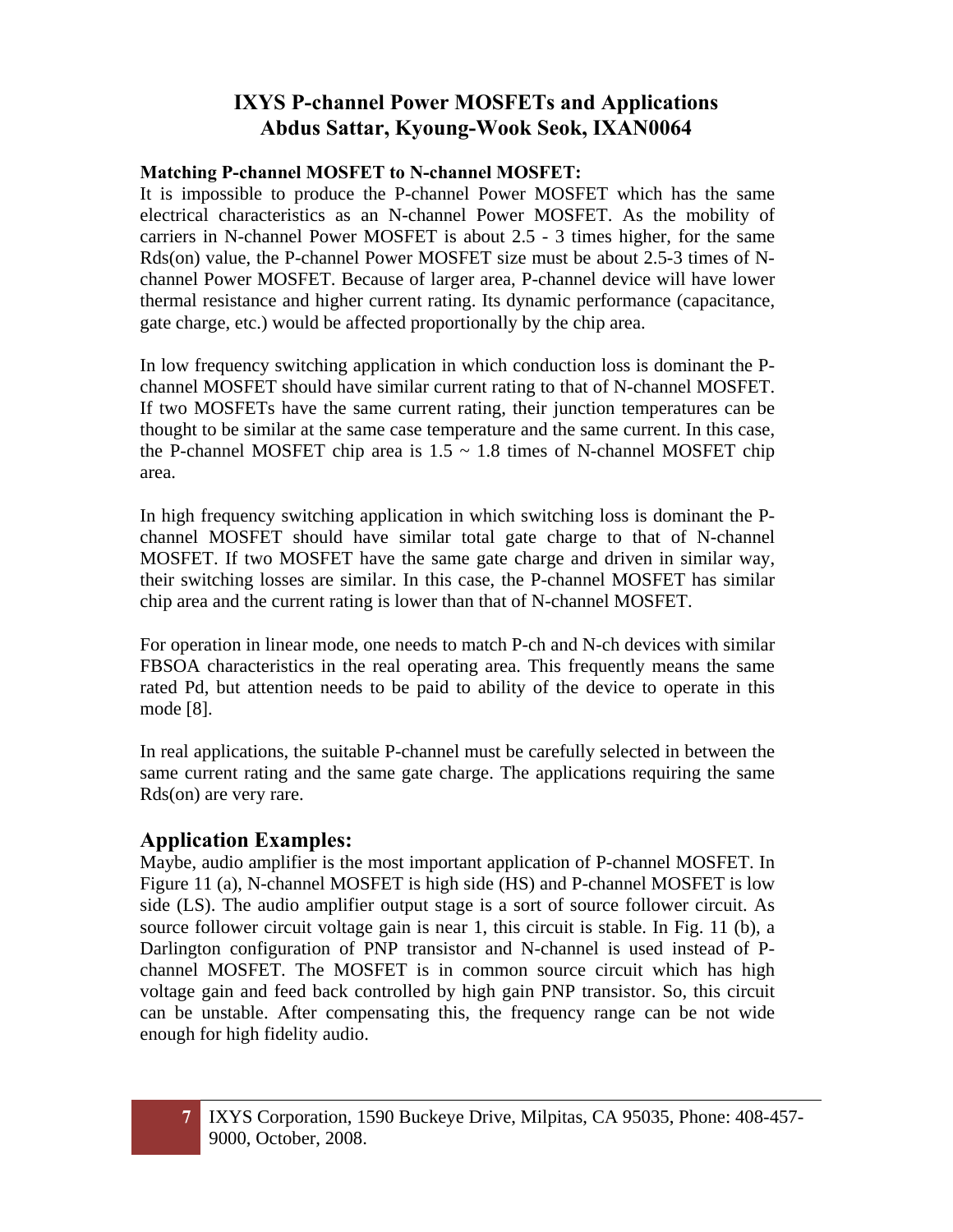

Figure 11: Output stage of MOSFET audio amplifier

### **Class AB Audio Amplifier:**

Figure 12 shows a class AB audio amplifier circuit, which has a complementary Power MOSFET output stage, a differential input stage and a biasing circuit for the output stage. It offers performance improvements over the equivalent bipolar output stage and allows a reduction in the complexity of the driver circuit.

The input stage has a PNP differential comparator, which receives input signal through R1 and C1 and the negative feedback of the output stage to the base of Q2 through the resistor R6. The comparator drives the transistor, Q4, which drives the output stage. Components R6 and R5 determines the feedback loop gain as  $\beta = R5/(R5 + R6)$ . R2 determines the bias current at the input stage and typically 2mA. R4 and C3 create a filter that provides additional power supply ripple suppression.

VBE multiplier consisting of R7, R8, R9, C5, and Q3 provides a bias voltage, Vb, between the gates of transistor Q5 and Q6. The capacitor C5 holds the voltage. If Vbe of Q3 is  $\sim 0.6V$ , R9  $\sim 10K$  and R7  $\sim 100K$ , the value of the bias voltage would be about Vb  $\sim$ 10xVbe  $\sim$  6V. The purpose of this voltage is to bias the gates of Q5 and Q6, keeping them in a slightly ON state that results a quiescent current flowing through in the output stage. The quiescent current reduces the zero crossing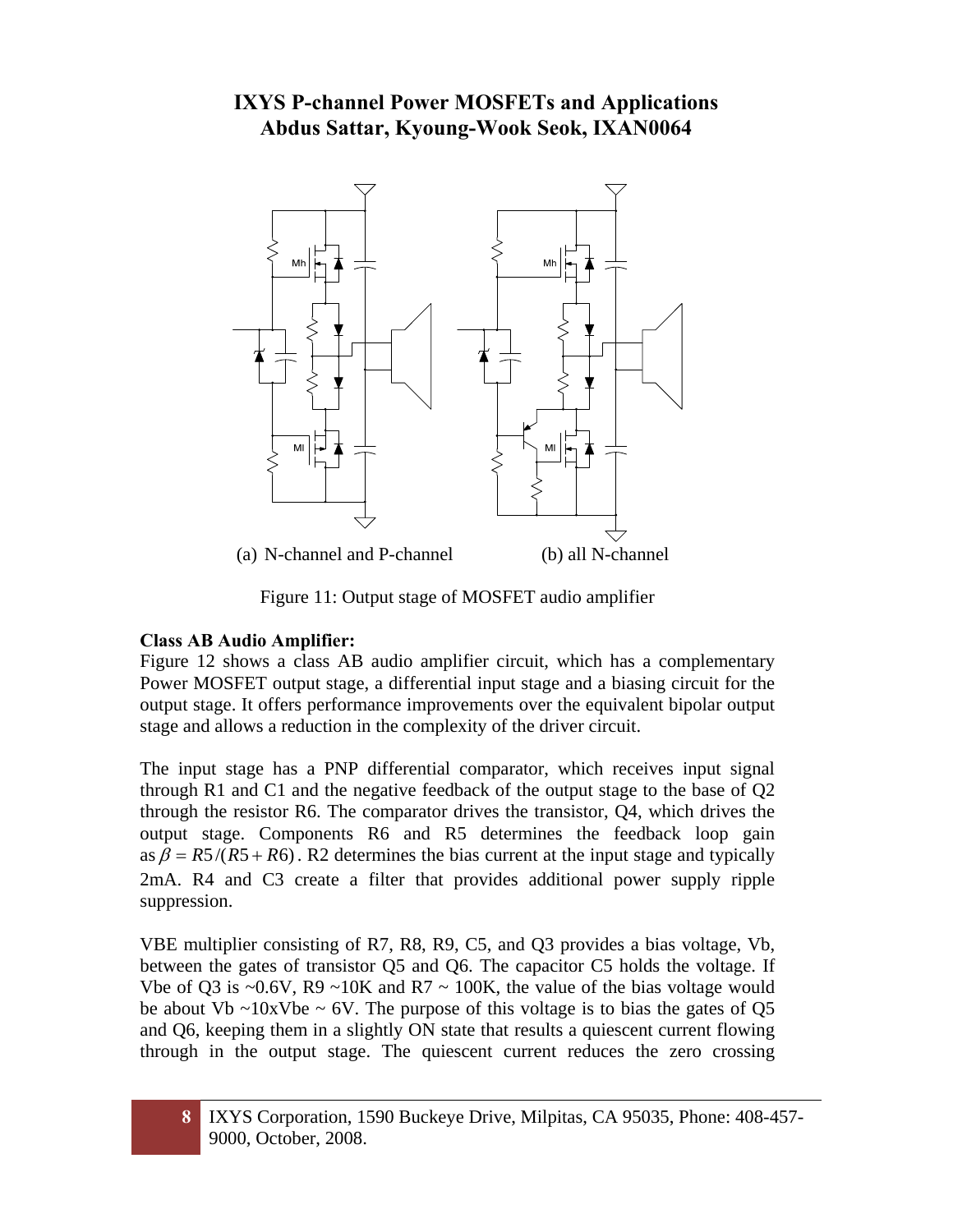distortion associated with the output stage. The small capacitors C2 and C4 make the entire circuit stable [6].

The output stage comprises N and P-channel Power MOSFETs  $(Q5 \& Q6)$ connected in series between the high voltage (+VDD) and low voltage (-VDD) terminals. The sources of Q5 and Q6 are connected to the OUTPUT terminal, which delivers an output signal to the LOAD (speaker). The output stage is a source follower circuit with gain very close to  $1$  (but  $\langle 1.0 \rangle$ , which is almost an ideal voltage source. Its output voltage is practically insensitive to the output current [6].



Figure 12: Class AB Audio Amplifier Circuit [6]

Both MOSFETs in Class AB amplifier require extended FBSOA as they operate in linear mode. Power dissipation would be high because of linear operation.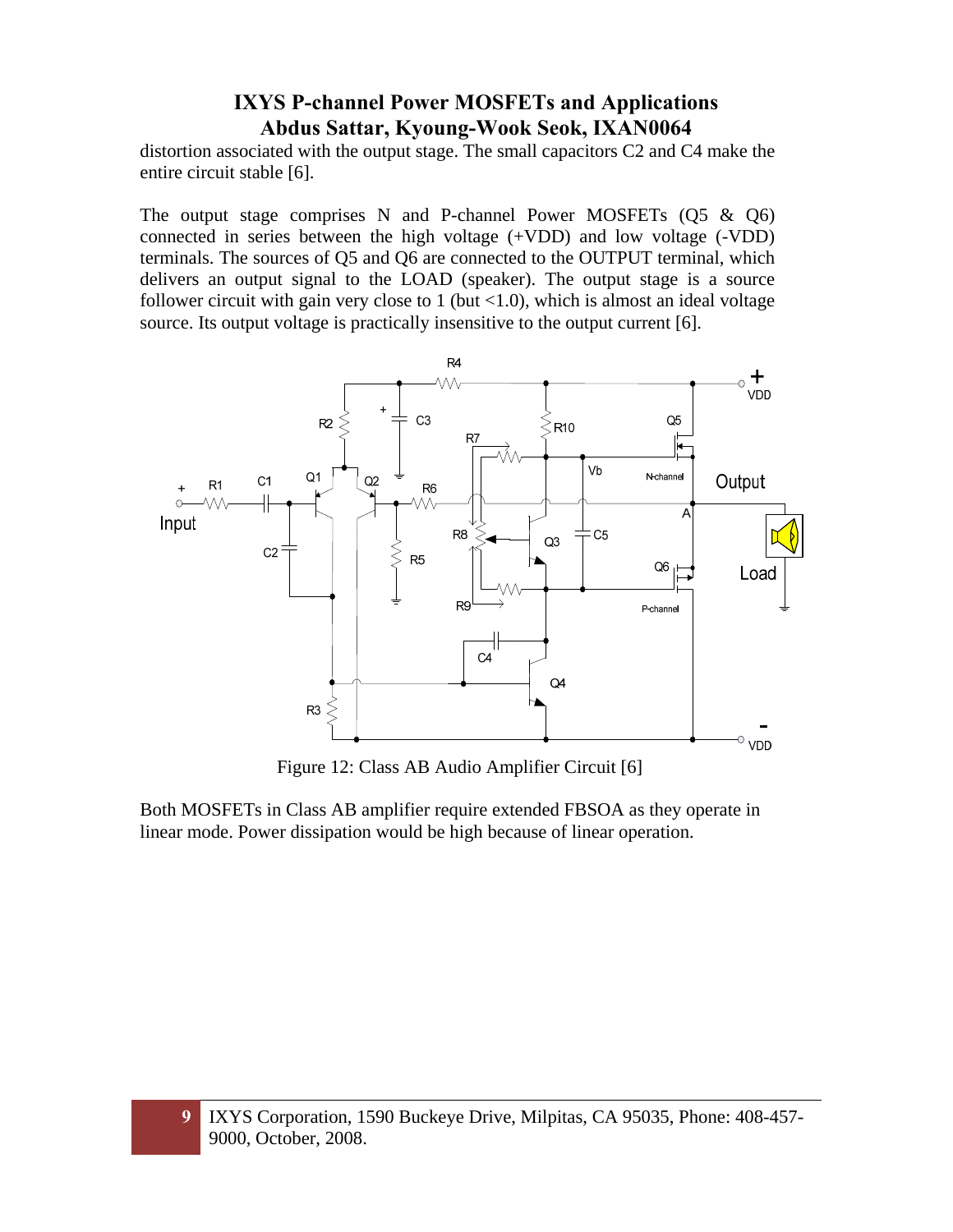

Figure 13: A linear Voltage Regulator

Linear voltage regulators are widely used to supply power to electronic devices. They have a variety of configurations for many different applications. One application example is illustrated in Figure 13. The resistive divider  $(R3 \& R4)$ monitors the output voltage and provides a voltage feedback (VFB) to the positive (+) terminal of the op-amp (U1). The negative (-) terminal of the op-amp receives a reference voltage (VRef) from a Zener diode (ZD1). The op-amp provides a control voltage to the regulating transistor (Q1), a P-channel power MOSFET. As the voltage drop across the P-channel MOSFET can be lowered nearly zero, this circuit has wide input voltage range.

The power dissipation in the device  $(Q1)$  used in the linear voltage regulator is high because it's the function of the difference between input and output voltage and the output current. The P-channel Power MOSFET operates in the linear mode and requires an extended FBSOA characteristic which is offered by both families of IXYS P-channel Power MOSFETs.



Figure 14: A battery charging and protection circuit using P-channel MOSFETs [7]

**10** IXYS Corporation, 1590 Buckeye Drive, Milpitas, CA 95035, Phone: 408-457- 9000, October, 2008.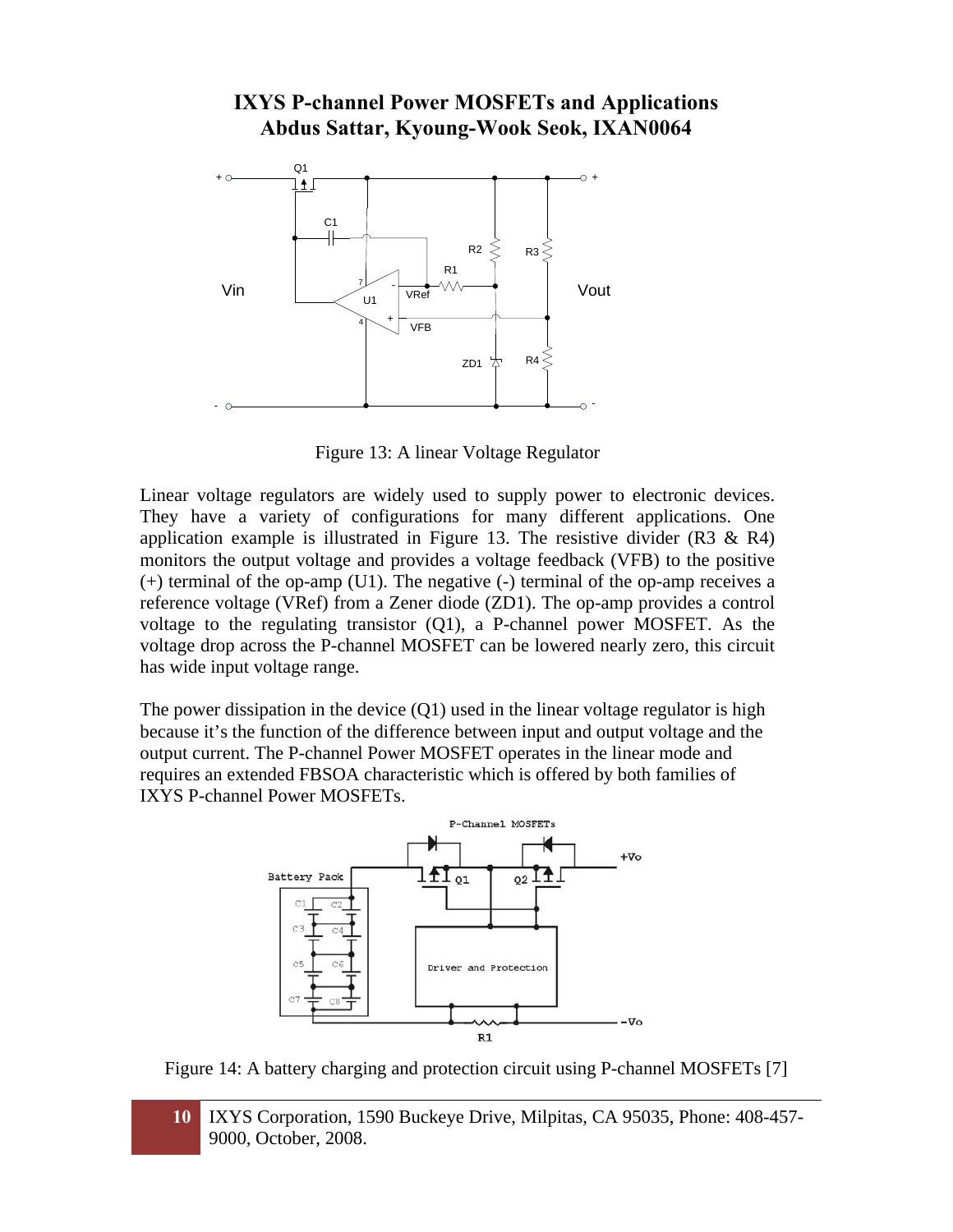Figure 14 shows a battery charging and discharging system for Lithium-ion (Li+) cells. One MOSFET enables the charging of the battery pack while the other MOSFET enables the discharging. When both MOSFETs are off, the cells are isolated from the external environment to protect the battery. At the beginning of the charging cycle, a constant current can be implemented and the MOSFET will be operated in the linear region. When the battery cell reaches a predefined voltage level, the system voltage loop will begin to reduce the charging current in order to maintain the desired voltage level, hence the constant voltage-mode operation [7].

Figure 15 shows a basic diagram of full-bridge converter with P-channel MOSFETs as high-side switches. Each leg uses one P-channel MOSFET as high-side switch and one N-channel MOSFET as low-side switch. For high-side switching, a P-channel MOSFET can be turned on with a voltage lower than the high-side DC bus voltage since it requires a negative gate-to-source voltage (-Vgs) somewhat lower than the threshold voltage  $(-V_{GS (th)})$  of the device to fully turn on. This eliminates the need for extra bootstrap circuitry (or charge pump) and simplifies the DC-DC converter designs [5].



Figure 15: A full-bridge converter with P-channel MOSFETs as high-side switches [3]

Both the battery charging and the full-bridge circuit given in Figure 14 and 15 are examples of switching applications which require enhanced switching performance such as low on-resistnance, low gate charge and low input and output capacitances.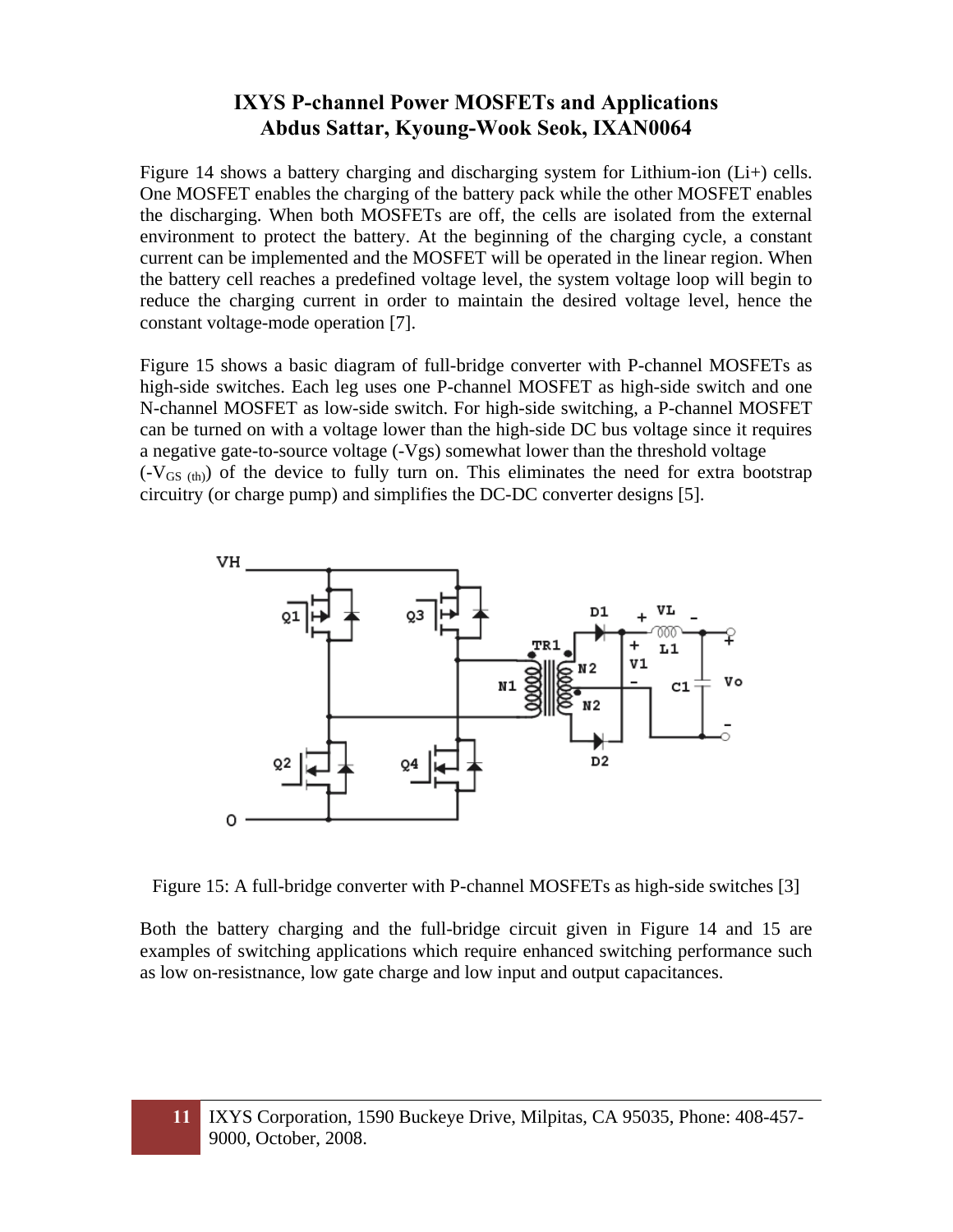### **Bibliography**

[1] Fundamental of Power Electronics by Robert W. Erickson, Dragan Maksimovic, University of Colorado, Boulder, Colorado, Second Edition, 2001.

[2] "Reduced Circuit Zapping from Cosmic Radiation" Jonathan Dodge, Applications Engineering Manager, Power Products Group, Microsemi, September, 2007, http://powerelectronics.com/power\_semiconductors/power\_mosfets/circuit-zappingcosmic-radiation-0907/

[3] "How P-Channel MOSFETs Can Simplify Your Circuit" AN-940, International Rectifier,

http://www.eetasia.com/ARTICLES/2000MAY/2000MAY04\_ICD\_WLP\_AN.PDF?SO URCES=DOWNLOAD

[4] Power Electronics- Converters, Applications and Design by Ned Mohan, Tore M. Undeland and William P. Robbins, John Wiley & Sons, Second Edition.

[5] "P-Channel MOSFETs, the Best Choice for High-Side Switching" AN804, Vishay Siliconix, March 10, 1997, http://www.datasheetcatalog.org/datasheet/vishay/70611.pdf [6] "Linear Power Amplifier using Complementary HEXFETs" AN-948, International Rectifier, http://home.eunet.cz/rysanek/pdf/irf-fet-amp.pdf

[7] "A Discrete Approach to Battery Charging for Cellular Phones" AN817, Vishay, January, 2001,

http://pdf1.alldatasheet.com/datasheet-pdf/view/83706/VISAY/AN817.html

[8] "Linear Power MOSFETs Basics and Applications" IXAN0068, Abdus Sattar, Vladimir, Tsukanov, IXYS Corporation, www.ixyspower.com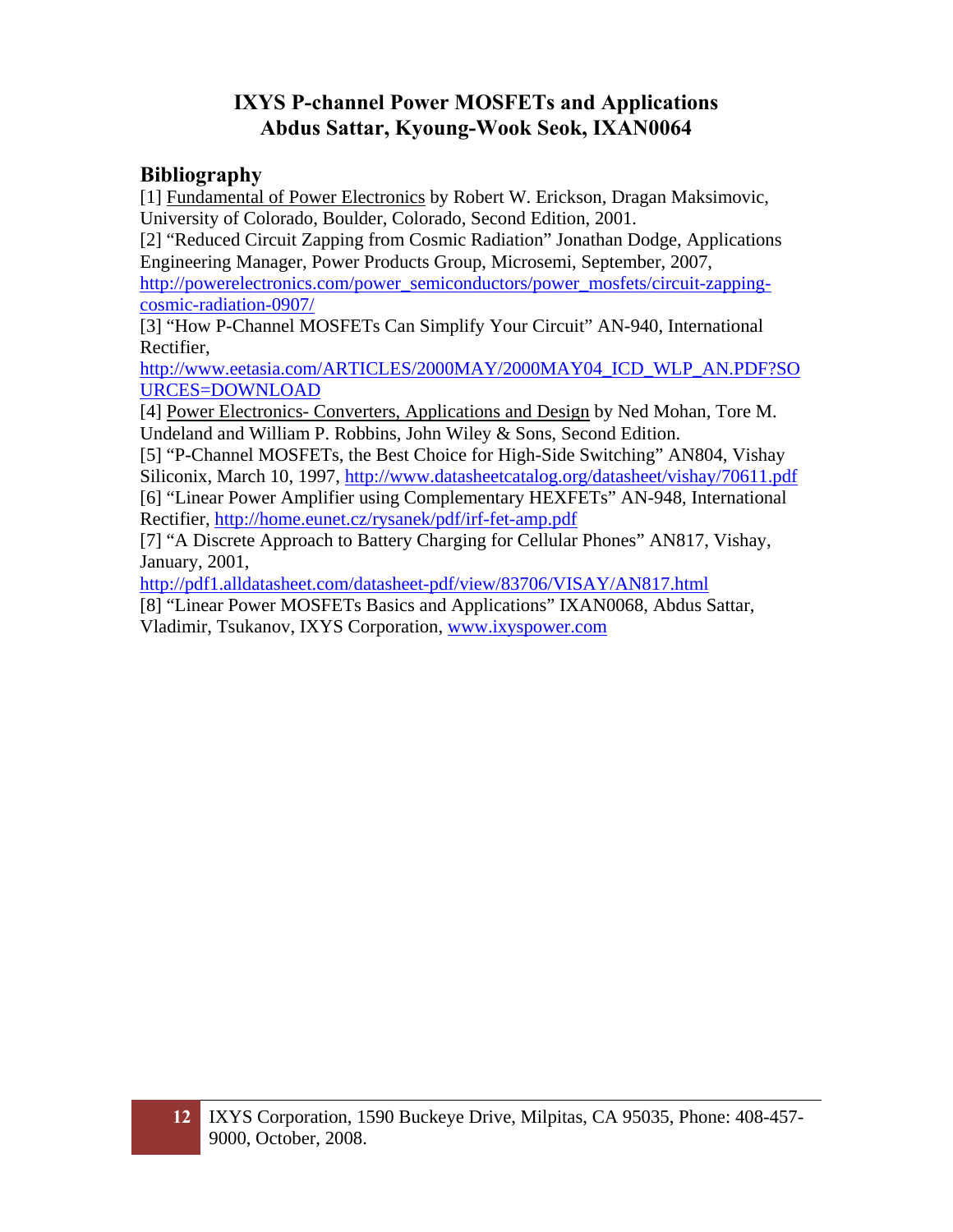|                          | <b>Vdss</b>      | Id<br>$\omega$          | Rds(0n)                      | <b>Ciss</b>   | <b>Qg</b>   | $\mathbf{trr}\mathbf{a}$ |                            |            |                       |  |
|--------------------------|------------------|-------------------------|------------------------------|---------------|-------------|--------------------------|----------------------------|------------|-----------------------|--|
| <b>Part Number</b>       | (max)<br>V       | $Tc=25^{\circ}C$<br>(A) | $\omega$<br>$Tj=25^{\circ}C$ | (pF)<br>typ   | (nC)<br>typ | $Ti=$<br>$25^{\circ}$ C  | R(th)JC<br>$(^{\circ}C/W)$ | Pd<br>(W)  | Package               |  |
|                          |                  |                         | $(\Omega)$                   |               |             | (n <sub>s</sub> )        |                            |            |                       |  |
| IXTA52P10P               | $-100$           | $-52$                   | 0.05                         | 2845          | 60          | 120                      | 0.42                       | 300        | TO-263                |  |
| IXTH52P10P               | $-100$           | $-52$                   | 0.05                         | 2845          | 60          | 120                      | 0.42                       | 300        | TO-247                |  |
| IXTP52P10P               | $-100$           | $-52$                   | 0.05                         | 2845          | 60          | 120                      | 0.42                       | 300        | TO-220                |  |
| IXTQ52P10P               | $-100$           | $-52$                   | 0.05                         | 2845          | 60          | 120                      | 0.42                       | 300        | TO-3P                 |  |
| IXTR90P10P               | $-100$           | $-57$                   | 0.27                         | 5800          | 120         | 144                      | 0.66                       | 190        | ISOPLUS247            |  |
| IXTH90P10P               | $-100$           | $-90$                   | 0.25                         | 5800          | 120         | 144                      | 0.27                       | 462        | TO-247                |  |
| IXTT90P10P               | $-100$           | $-90$                   | 0.25                         | 5800          | 120         | 144                      | 0.27                       | 462        | TO-268                |  |
| IXTR170P10P              | $-100$           | $-108$                  | 0.013                        | 12600         | 240         | 176                      | 0.4                        | 312        | ISOPLUS247            |  |
| IXTK170P10P              | $-100$           | $-170$                  | 0.012                        | 12600         | 240         | 176                      | 0.14                       | 890        | TO-264                |  |
| IXTX170P10P              | $-100$           | $-170$                  | 0.012                        | 12600         | 240         | 176                      | 0.14                       | 890        | PLUS247               |  |
| IXTN170P10P              | $-100$           | $-170$                  | 0.012                        | 12600         | 240         | 176                      | 0.14                       | 890        | SOT-227               |  |
| IXTC36P15P               | $-150$           | $-22$                   | 0.12                         | 2950          | 55          | 150                      | 1                          | 150        | ISOPLUS220            |  |
| IXTR36P15P               | $-150$           | $-22$                   | 0.12                         | 2950          | 55          | 150                      | $\mathbf{1}$               | 150        | ISOPLUS247            |  |
| IXTA36P15P               | $-150$           | $-36$                   | 0.11                         | 3100          | 55          | 228                      | 0.42                       | 300        | TO-263                |  |
| IXTP36P15P               | $-150$           | $-36$                   | 0.11                         | 3100          | 55          | 228                      | 0.42                       | 300        | TO-220                |  |
| IXTQ36P15P               | $-150$           | $-36$                   | 0.11                         | 3100          | 55          | 228                      | 0.42                       | 300        | TO-3P                 |  |
| IXTA26P20P               | $-200$           | $-26$                   | 0.17                         | 2740          | 56          | 240                      | 0.42                       | 300        | TO-263                |  |
| IXTH26P20P               | $-200$           | $-26$                   | 0.17                         | 2740          | 56          | 240                      | 0.42                       | 300        | TO-247                |  |
| IXTP26P20P               | $-200$           | $-26$                   | 0.17                         | 2740          | 56          | 240                      | 0.42                       | 300        | TO-220                |  |
| IXTQ26P20P               | $-200$           | $-26$                   | 0.17                         | 2740          | 56          | 240                      | 0.42                       | 300        | $TO-3P$               |  |
| IXTR48P20P               | $-200$           | $-30$                   | 0.093                        | 5400          | 103         | 260                      | 0.66                       | 190        | ISOPLUS247            |  |
| IXTH48P20P               | $-200$           | $-48$                   | 0.085                        | 5400          | 103         | 260                      | 0.27                       | 462        | TO-247                |  |
| IXTT48P20P               | $-200$           | $-48$                   | 0.085                        | 5400          | 103         | 260                      | 0.27                       | 462        | TO-268                |  |
| IXTR90P20P               | $-200$           | $-90$                   | 0.048                        | 12000         | 205         | 315                      | 0.4                        | 312        | ISOPLUS247            |  |
| IXTK90P20P               | $-200$           | $-90$                   | 0.044                        | 12000         | 205         | 315                      | 0.14                       | 890        | TO-264                |  |
| IXTX90P20P               | $-200$           | $-90$                   | 0.044                        | 12000         | 205         | 315                      | 0.14                       | 890        | PLUS247               |  |
| IXTN90P20P               | $-200$           | $-90$                   | 0.044                        | 12000         | 205         | 315                      | 0.14                       | 890        | SOT-227               |  |
| IXTA10P50P               | $-500$           | $-10$                   | 1                            | 2840          | 50          | 414                      | 0.5                        | 250        | TO-263                |  |
| IXTH10P50P               | $-500$           | $-10$                   | 1                            | 2840          | 50          | 414                      | 0.5                        | 250        | TO-247                |  |
| IXTP10P50P               | $-500$           | $-10$                   | $\mathbf{1}$                 | 2840          | 50          | 414                      | 0.5                        | 250        | TO-220                |  |
| IXTQ10P50P               | $-500$           | $-10$                   | $\mathbf{1}$                 | 2840          | 50          | 414                      | 0.5                        | 250        | TO-3P                 |  |
| IXTR20P50P               | $-500$           | $-13$                   | 0.49                         | 5120          | 103         | 406                      | 0.66                       | 190        | ISOPLUS247            |  |
| IXTH20P50P               | $-500$           | $-20$                   | 0.45                         | 5120          | 103         | 406                      | 0.27                       | 462        | TO-247                |  |
| IXTT20P50P               | $-500$           | $-20$                   | 0.45                         | 5120          | 103         | 406                      | 0.27                       | 462        | $TO-268$              |  |
| IXTK40P50P               | $-500$           | $-40$<br>$-40$          | 0.23                         | 11500         | 205         | 477                      | 0.14                       | 890        | TO-264                |  |
| IXTX40P50P               | $-500$           |                         | 0.23                         | 11500         | 205         | 477                      | 0.14                       | 890        | PLUS247               |  |
| IXTN40P50P<br>IXTR16P60P | $-500$<br>$-600$ | $-40$<br>$-10$          | 0.23<br>0.79                 | 11500<br>5120 | 205<br>92   | 477<br>440               | 0.14<br>0.66               | 890<br>190 | SOT-227<br>ISOPLUS247 |  |
| IXTH16P60P               | $-600$           | $-16$                   | 0.72                         | 5120          | 92          | 440                      | 0.27                       | 460        | TO-247                |  |
| IXTT16P60P               | $-600$           | $-16$                   | 0.72                         | 5120          | 92          | 440                      | 0.27                       | 460        | TO-268                |  |
|                          | $-600$           | $-18$                   |                              | 11100         | 196         | 480                      |                            | 310        | ISOPLUS247            |  |
| IXTR32P60P<br>IXTK32P60P | $-600$           | $-32$                   | 0.385<br>0.35                | 11100         | 196         | 480                      | 0.4<br>0.14                | 890        | TO-264                |  |
| IXTX32P60P               | $-600$           | $-32$                   | 0.35                         | 11100         | 196         | 480                      | 0.14                       | 890        | PLUS247               |  |
|                          |                  |                         |                              |               |             |                          |                            |            |                       |  |
| IXTN32P60P               | $-600$           | $-32$                   | 0.35                         | 11100         | 196         | 480                      | 0.14                       | 890        | SOT-227               |  |

### **Table 1: IXYS PolarTM P-channel Power MOSFET Family**

**13** IXYS Corporation, 1590 Buckeye Drive, Milpitas, CA 95035, Phone: 408-457- 9000, October, 2008.